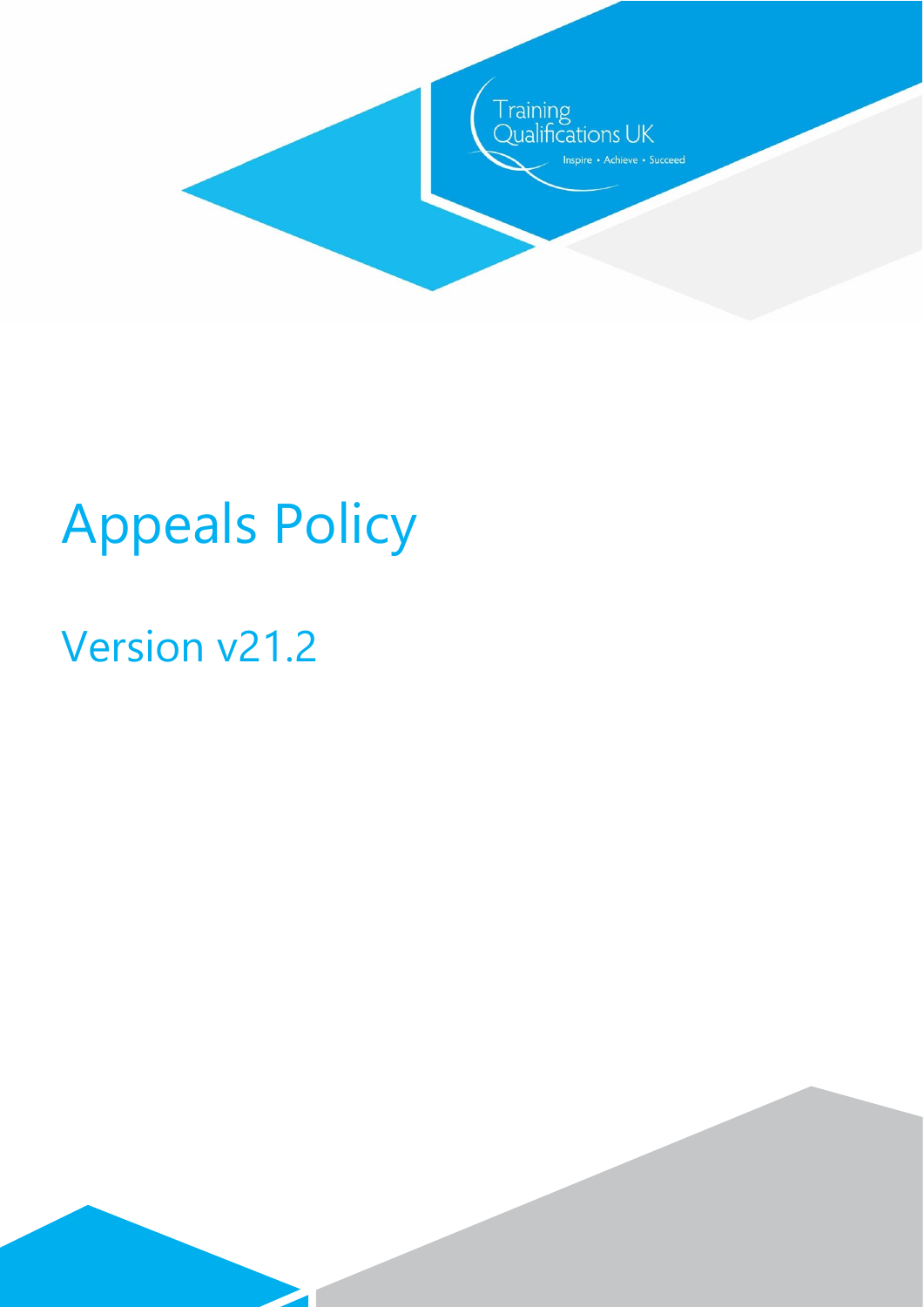# Appeals Policy v21.2

| <b>Appeals Policy</b>               |                                                                                                                                                             |
|-------------------------------------|-------------------------------------------------------------------------------------------------------------------------------------------------------------|
| Policy Ref                          | C.P.1 v21.2                                                                                                                                                 |
| Date of Issue                       | 01/11/2021                                                                                                                                                  |
| Next Scheduled Review               | 01/08/2022                                                                                                                                                  |
| Policy Owner                        | Quality & Compliance Manager                                                                                                                                |
| Contact Email                       | compliance@tquk.org                                                                                                                                         |
| Contact Phone Number                | 03333583344                                                                                                                                                 |
| Approved By                         | Leadership Team                                                                                                                                             |
| Policy Relates to:                  | End-Point Assessment Provision, Awarding Provision                                                                                                          |
| Policy is for the use of:           | Learners, Apprentices, Training Providers, Recognised Centres,<br>TQUK Employees, Third Parties,                                                            |
| Should be read in conjunction with: | Complaints Policy, Malpractice and Maladministration Policy,<br>Reasonable Adjustments and Special Considerations Policy, Fees &<br><b>Invoicing Policy</b> |
| Relevant GCoR                       | 11, H6                                                                                                                                                      |

#### **Introduction**

Training Qualifications UK is committed to ensuring any decisions it makes remain fair, reliable and provide accurate and comparable results, however, we recognise that there may be situations where an individual wishes to appeal a decision or judgement TQUK has made.

As such, TQUK offers the below appeals policy in order to provide external parties with a means to contest decisions made by TQUK, where an individual or organisation reasonably believes TQUK has not followed its procedures and processes correctly and therefore has not made its decisions and judgements fairly.

#### Internal Responsibility

The Quality and Compliance Department is responsible for the maintenance and compliance of this policy. If the Quality and Compliance Manager is absent, the Responsible Officer will appoint another member of the Leadership Team to ensure all of TQUK's actions and activities are in line with the content of this policy.

#### Review arrangements

We will review the policy annually as part of our self-evaluation process and revise it as and when necessary, in response to feedback, trends from our internal monitoring arrangements, changes in our practices, actions from the regulatory authorities or external agencies, or changes in legislation.

The annual review of this policy will be undertaken by the Quality and Compliance Department approximately four weeks prior to the submission of TQUK's Statement of Compliance to our regulators. Any amendments or updates to this policy will be approved by TQUK's Leadership Team.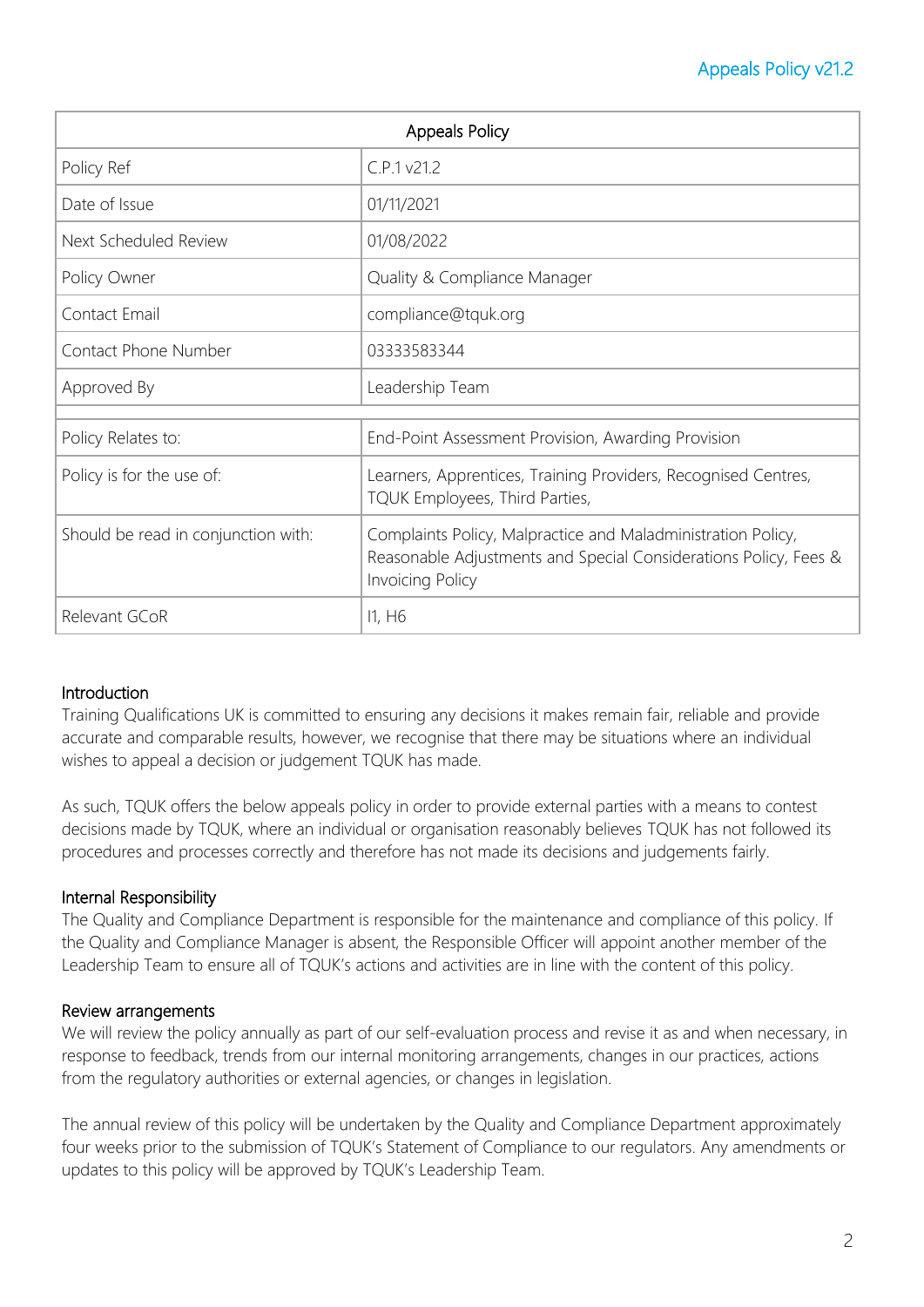Where the regulators notify TQUK of failures that have been discovered in the appeals processes of another awarding organisation, TQUK will review whether or not a similar failure could affect our appeal processes and arrangements and take action to amend this policy where necessary.

# Who can Appeal?

# 1. A TQUK Recognised Centre

A TQUK Recognised Centre may wish to appeal decisions TQUK has made in relation to the centre, specifically quality assurance decisions such as application of a sanction on a Recognised Centre following an investigation into malpractice or maladministration. A Recognised Centre may wish to query the results of a Learner's or a cohort of Learners' assessment, the process for which is covered under the section 'Enquiries about Results' below.

# 2. A Training Provider

A Training Provider may appeal if it believes TQUK has not followed its procedures fairly and consistently when coming to an assessment decision regarding one of its Apprentices. The Training Provider should have the written permission of the Apprentice before appealing in this way, as the result of any appeal may impact their grade.

## 3. A Learner undertaking a regulated qualification that is not an End-Point Assessment

A Learner undertaking a regulated qualification that is not an End-Point Assessment with a Recognised Centre may wish to query the results of an assessment, in which case they should contact their centre. Recognised Centre's may make Enquiries about Results on behalf of Learners.

A Learner is entitled to make a complaint about a Recognised Centre if they do not feel the centre has followed its appeals procedures correctly and should consult the Complaints Policy to establish how to go about making a complaint about a Recognised Centre.

## 4. An Apprentice undertaking End-Point Assessment with TQUK

An Apprentice undertaking End-Point Assessment with TQUK who believes procedures have not been applied fairly and consistently in arriving at a judgement of attainment must first consult with their Training Provider if they wish to query a decision made by TQUK. Appeals relating to End-Point Assessment provision should be submitted by the Training Provider.

## Learners undertaking a TQUK endorsed course

Learners undertaking a TQUK endorsed course with a TQUK Recognised Centre should utilise the centre's own appeals process and are not able to appeal directly to TQUK as TQUK is not involved in assessment decisions relating to endorsed courses. Such a Learner is still entitled to make a complaint about a TQUK Recognised Centre in relation to an endorsed course and should consult the Complaints Policy to establish how to go about making a complaint about a centre.

## The Appellant

For the purposes of this document, the Appellant is considered to be the person or organisation who completes and submits the Appeal Form as outlined in the 'Appeals Process' section, or who makes the Enquiry about Results, as detailed in the 'Enquiries about Results (EAR)' section.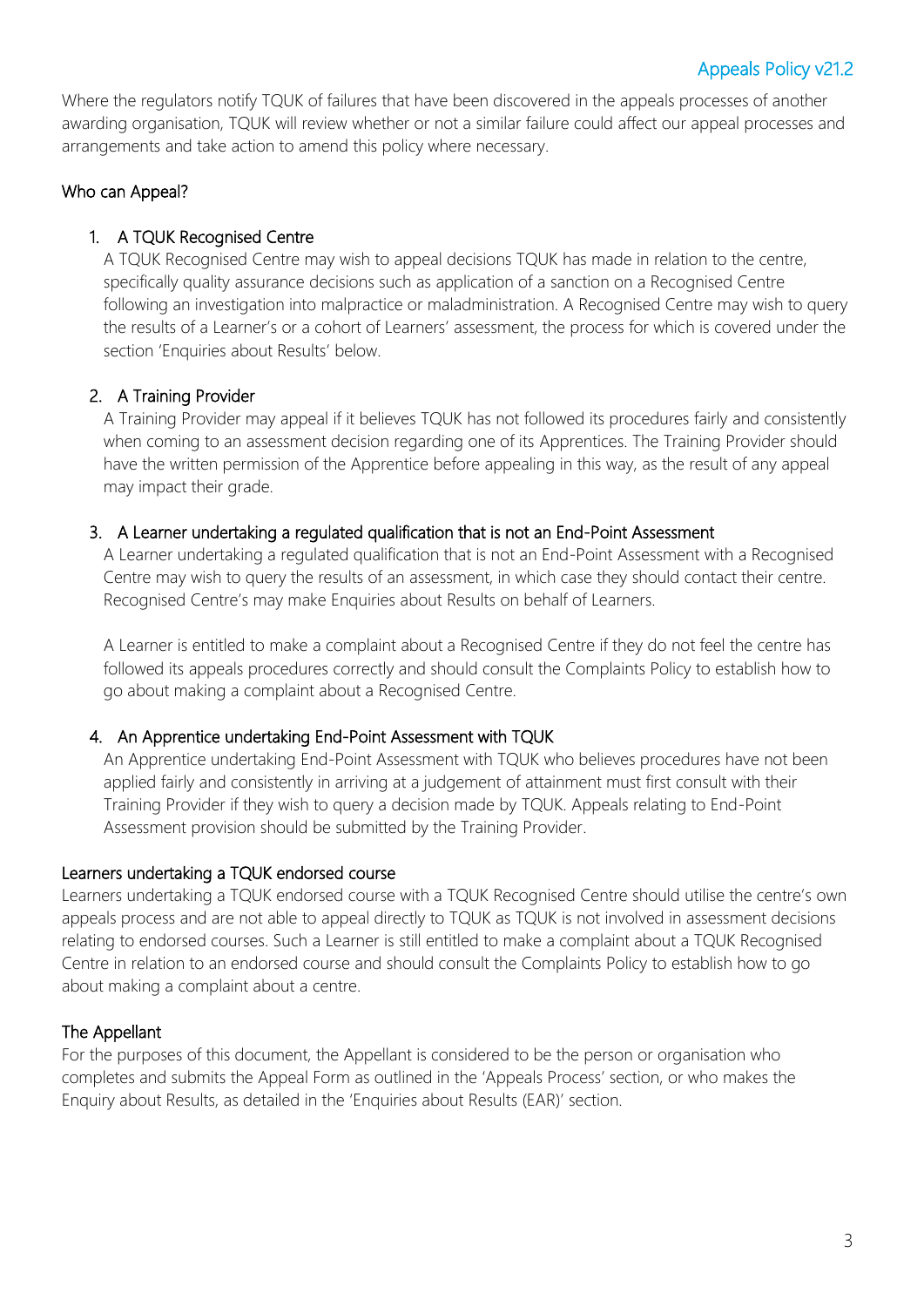## Grounds for Appeal

An appeal is the process through which an Appellant can dispute that TQUK have applied procedures fairly, appropriately and in line with its policies. In order for an appeal to be successful, the Appellant must prove on the balance of probability that TQUK has not acted in line with its procedures in fairly arriving at a judgement.

The Appellant must have genuine cause to believe TQUK has not followed its procedures and will have to explain the reasons why they believe this.

A Recognised Centre may appeal when it has genuine cause to believe TQUK procedures and processes have been applied unfairly or inconsistently when making a decision:

- on an assessment result
- to decline a request to make reasonable adjustments or special considerations
- to apply a sanction or action on a centre resulting from a verification visit or investigation
- to amend results following an investigation
- to refuse to print certificates
- regarding staff approval
- regarding recognition of prior learning
- on the outcome of an Enquiry about Results
- regarding centre recognition or qualification approval

A Recognised Centre may also make an Enquiry about Results as outlined in the 'Enquiries about Results' section below.

A Training Provider may appeal on behalf of an Apprentice when they and the Apprentice believe:

- assessments were not conducted fairly or in line with TQUK's outlined processes or the regulations of the relevant external quality assurer
- the Apprentice was unfairly excluded from participating in an assessment activity
- to decline a request to make reasonable adjustments or special considerations
- the relevant standard competencies have been demonstrated, but not acknowledged
- the internal quality assurer was not given access to all supporting evidence to support an accurate assessment decision
- there was unfairness or impropriety on the part of one or more of the assessors/internal quality assurers which led to inaccurate results being issued.

If you are unsure as to whether you have grounds for an appeal, we encourage an initial enquiry be made to the Compliance Team, who will be able to advise on whether or not your enquiry would constitute an appeal.

If an Appeal is submitted and the grounds are unclear, TQUK may ask for clarification before commencing investigation.

#### Qualification Evidence

Recognised Centres must retain all qualification evidence until they receive their results, and throughout any appeals process. It will only be possible to appeal the result of an assessment if the qualification evidence is retained for review.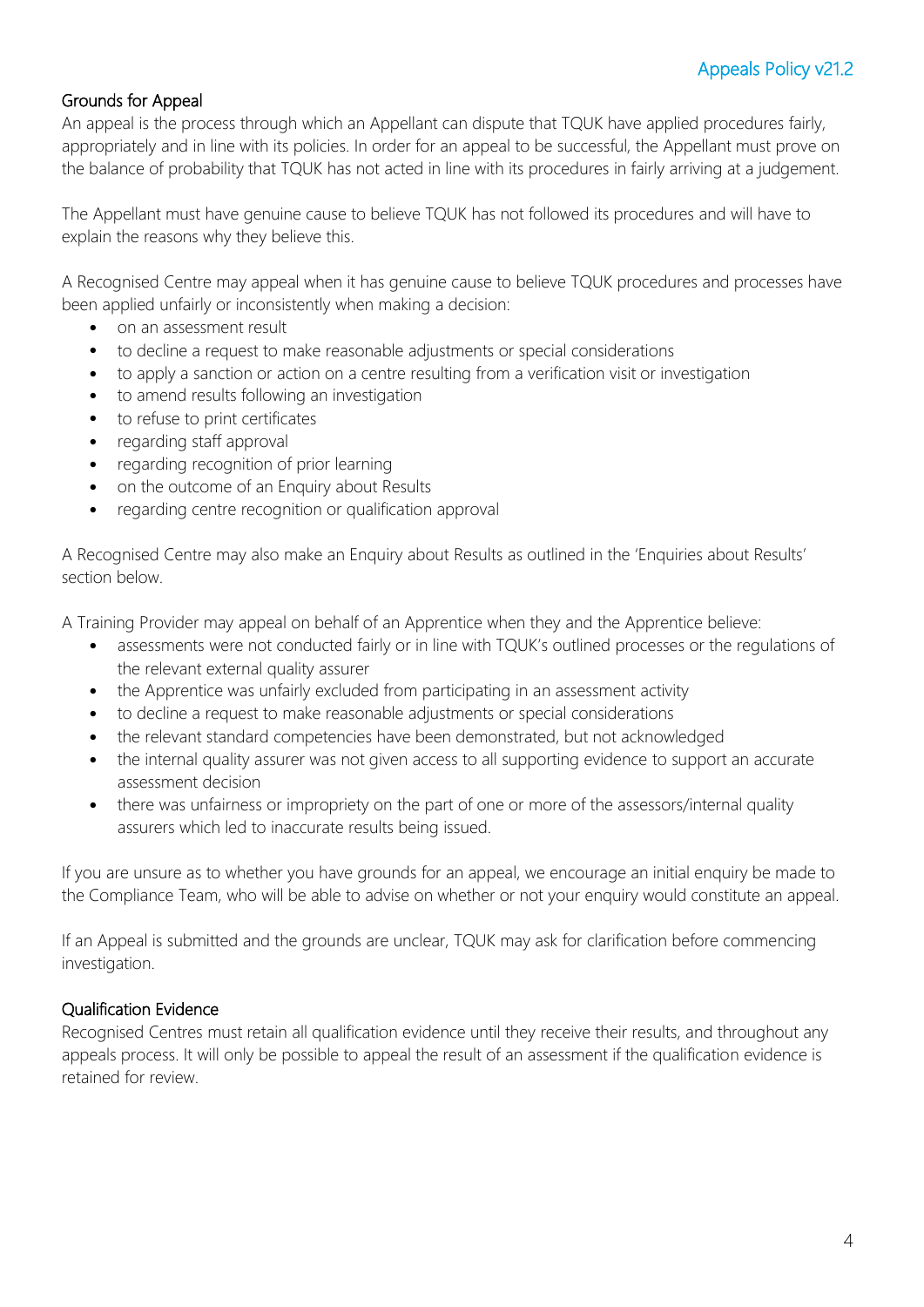# Appeals Policy v21.2

#### Appeals relating to access arrangements, reasonable adjustments or special consideration

The process by which a decision is made whether to apply reasonable adjustments or special considerations is outlined in the Reasonable Adjustments and Special Considerations policy. A Recognised Centre or Training Provider who wishes to appeal such a decision should consult the Reasonable Adjustments and Special Consideration Policy first in order to understand the process TQUK applies when deciding whether or not to apply a reasonable adjustment or special consideration.

If, after consulting the relevant policy, the Recognised Centre or Training Provider disagrees with the decision made and has reasonable grounds to believe that TQUK has not followed its processes and procedures correctly then an appeal should be made following the process below.

#### Enquiries about Results (EAR)

An Enquiry about Results is a review of the marking or moderation of a particular assessment component or examination script for an examination which has been externally marked, or has been internally marked and externally moderated. This is the appropriate course of action where:

- a Learner's results differ widely from the reasonable expectation of their assessor where an assessment has been externally marked.
- a Learner's results are unexpected compared to their peers or other members of their cohort where an assessment has been externally marked.
- a cohort's results as a whole differ widely from the reasonable expectation of their assessor where an assessment has been externally moderated but was internally marked.
- an Apprentice's examination result differs widely from the reasonable expectation of their onprogramme assessor.

An enquiry about results only applies to End-Point Assessment components which are examinations set and marked by TQUK. An enquiry about results does not apply to the results of an End-Point Assessment in its entirety and will only address issues related specifically to the examination. Apprentices and Training Providers should use the normal appeals procedure for appeals relating to other elements of an End-Point Assessment.

A Recognised Centre or Training Provider may apply to receive the script from an examination before deciding to pursue an enquiry about results by notifying TQUK, who will forward an electronic copy of the scripts. This is only possible where an examination is delivered as part of a session and is subsequently retired, rather than in live 'on-demand' use.

Enquiries about Results must be submitted through Recognised Centre or Training Provider. If an individual Learner or Apprentice wishes to make an Enquiry about Results they should contact their centre or Training Provider, who will be able to make the enquiry on their behalf.

There are two routes for a Recognised Centre to follow when making an Enquiry about Results; clerical check (which may lead to a review of marking) or review of moderation, depending on whether or not the assessment was internally or externally marked.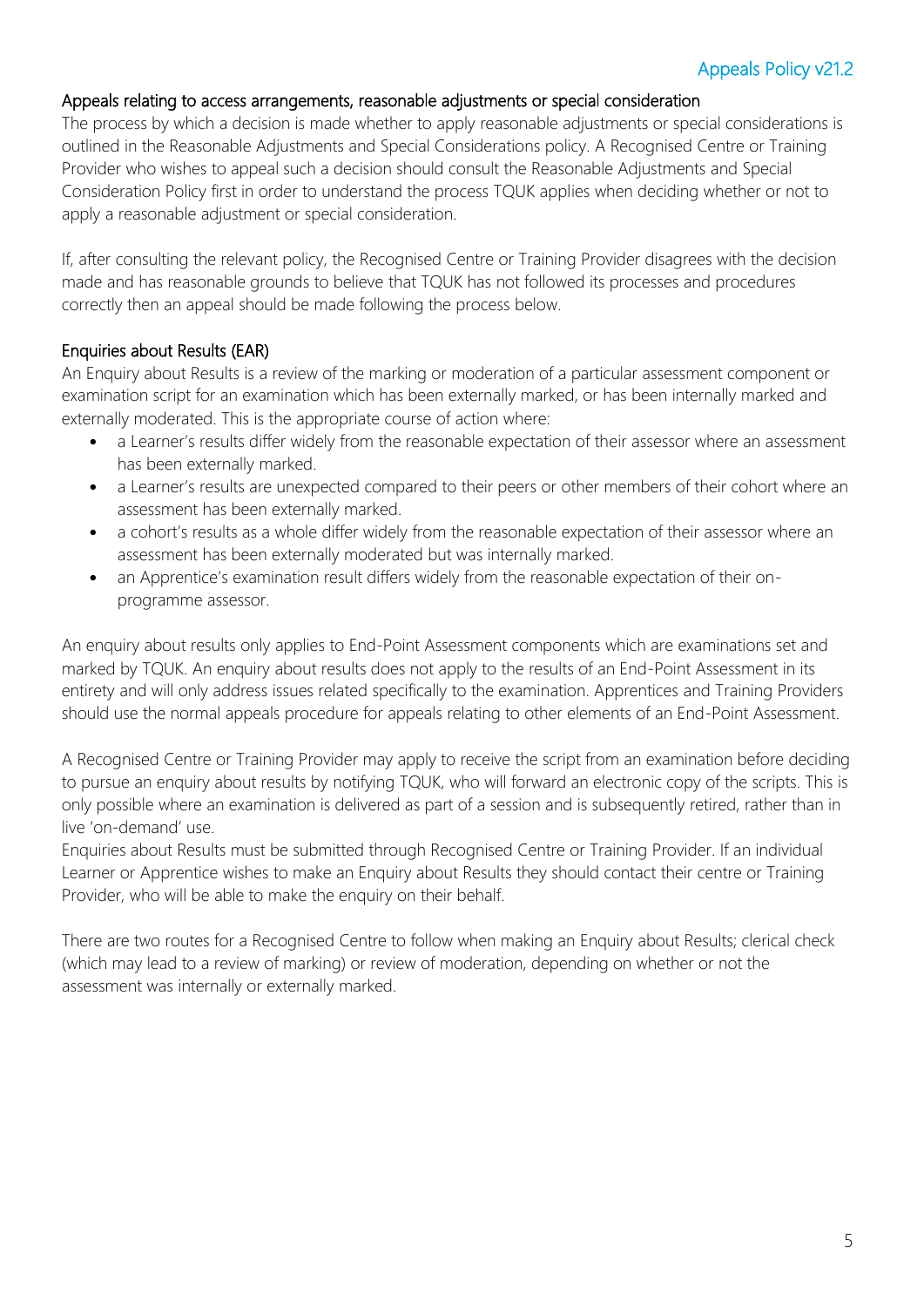# Clerical Check

Where an assessment has been externally marked and the Appellant wishes to query a result, TQUK will perform a clerical check to ascertain that the marking of the assessment has been recorded and processed correctly, namely that:

- all sections of the exam paper have been marked
- marks have been recorded accurately and added up correctly
- where applicable, grade boundaries have been applied correctly to produce the final grade
- where applicable, special considerations have been applied accurately
- if any administrative errors have occurred when applying the mark scheme

If a discrepancy is found, TQUK will arrange for any errors to be rectified. It is important to note that results may go up, down or stay the same as the result of this kind of review. As such, the Appellant must obtain written consent from the Learner or Apprentice before it asks for a clerical check.

A clerical check is expected to take 10 working days from when the Appellant formally instructs TQUK to undertake the check. TQUK will inform the Appellant if circumstances dictate that this timescale cannot be met.

# Review of Marking

Once a clerical check has been conducted and the Appellant has been notified of the outcome, a Recognised Centre may request a further review of the original marking to establish if the mark scheme has been applied correctly. The review will ascertain whether or not:

- the mark scheme has been applied correctly where a task has only a 'right' or 'wrong' answer
- where applicable, if any academic judgements have been made unreasonably

In the second instance, the review of marking will be conducted by an assessor who was not involved in the marking of the original script, of suitable competence, and appointed and trained by TQUK. The reviewer will not re-mark the entire script, but will act to amend any errors identified in the original marking.

A review of marking is expected to take 10 working days from when the Appellant formally instructs TQUK to undertake the review. TQUK will inform an Appellant if circumstances dictate that this timescale cannot be met, such as if appropriately qualified reviewers are not immediately available.

## Review of Moderation

Please note that this type of review is not applicable to End-Point Assessment.

For assessments where moderation is used, i.e. those that are internally marked but externally moderated, the Recognised Centre may appeal the results of the moderation process, in which case TQUK will review the original moderation to ensure that the changes have been made fairly, reliably and consistently applied.

If a Recognised Centre has concerns about one of its cohorts, then it should submit requests for a review of moderation for all candidates in the cohort. Written consent of the learners involved is not required for a Recognised Centre to appeal about moderation.

If the reviewer finds that the original mark is to be re-instated, we will not charge for this service. Otherwise, a fee of £150 will be charged following the review conclusion in order to cover the associated costs, regardless of whether the marks or grades are to be changed.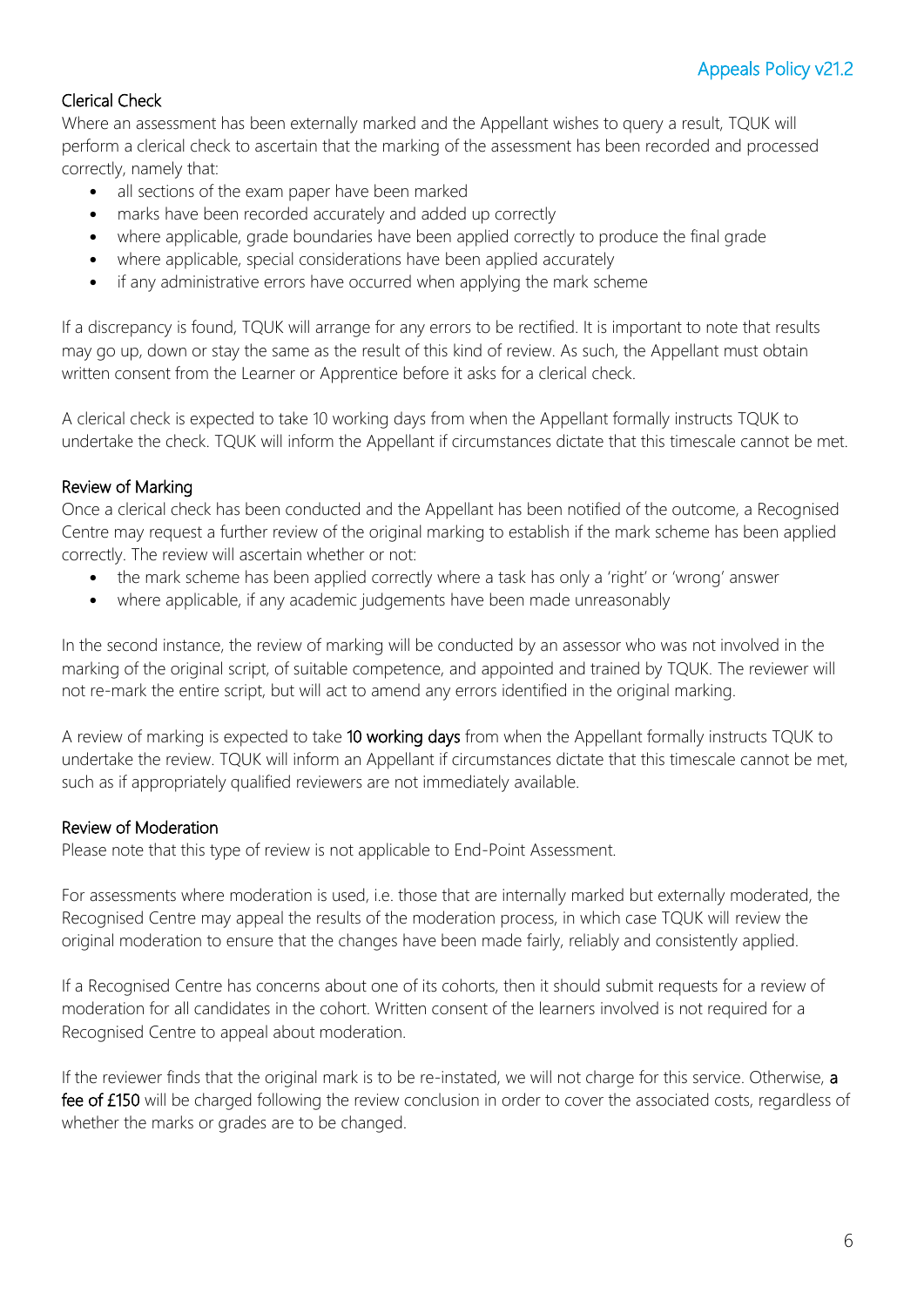A review of moderation is expected to take 20 working days from when the Recognised Centre formally instructs TQUK to undertake the review. TQUK will inform a Recognised Centre if circumstances dictate that this timescale cannot be met.

For a Multiple Choice Examination, it is not possible to make an enquiry about moderation, as no moderation process takes place. It is possible to request a clerical check.

# The Appeal Process

TQUK operates a two-stage appeals process, with an initial enquiry step also recommended before any appeal is made.

- 1. Formal Appeal
- 2. Independent Review

# Initial Enquiry

We recommend any potential appellant contact TQUK first to make an initial enquiry. The purpose of this enquiry is to inform the potential appellant of the process to be followed and develop an understanding of what evidence will be required to support their appeal. The enquiry will be handled by a member of the Compliance team. No decision or judgement will be made on the relative strength of any potential appeal, and the TQUK staff member will merely advise the individual on how to proceed with an appeal should they wish to, or direct them to the appropriate channels should the enquiry in fact not constitute an appeal (for example if the subject of the enquiry falls under the scope of a complaint rather than an appeal).

# The Formal Appeal

The Appellant must complete and return the TQUK Appeal Form to formally begin the process. The Appellant should endeavour to clearly set out the grounds for their appeal in the form, and can consider the 'Grounds for Appeal' section of this document to inform their submission. The appeals form should contain a list of the supporting documents to be considered, which should include, but is not limited to:

- Names of all individuals involved, such as assessors.
- A timeline of activities.

The Appellant must submit any relevant evidence they believe may inform the case to TQUK at the point of submission. This must include the contents and outcome of any existing investigation carried out relating to the issue, and the Appellant is encouraged to include transcripts and email threads of any relevant communications where possible. Evidence submitted at a later date will not be considered.

An Appellant has 4 weeks from the date TQUK notifies the individual of the decision in question in which to lodge an appeal. This includes assessment results.

For appeals contesting the result of an End-Point Assessment, a prospective Appellant must notify TQUK within 2 weeks following the issuing of results that they intend to appeal the outcome. If notification of the intent to appeal is not received within 2 weeks, it will not be possible to conduct an appeal, as after this period the outcome will be confirmed and processed. The prospective Appellant will then have up to the usual 4 weeks from issue of the result in which to submit the completed Appeals Form and Written Consent to Appeal Form alongside any supporting documentation.

Where acting on behalf of an Apprentice, a Training Provider must obtain explicit written consent from the Apprentice before lodging the appeal. The Training Provider should be aware that, if an Apprentice has accepted their result, it is not possible to change the result of the assessment.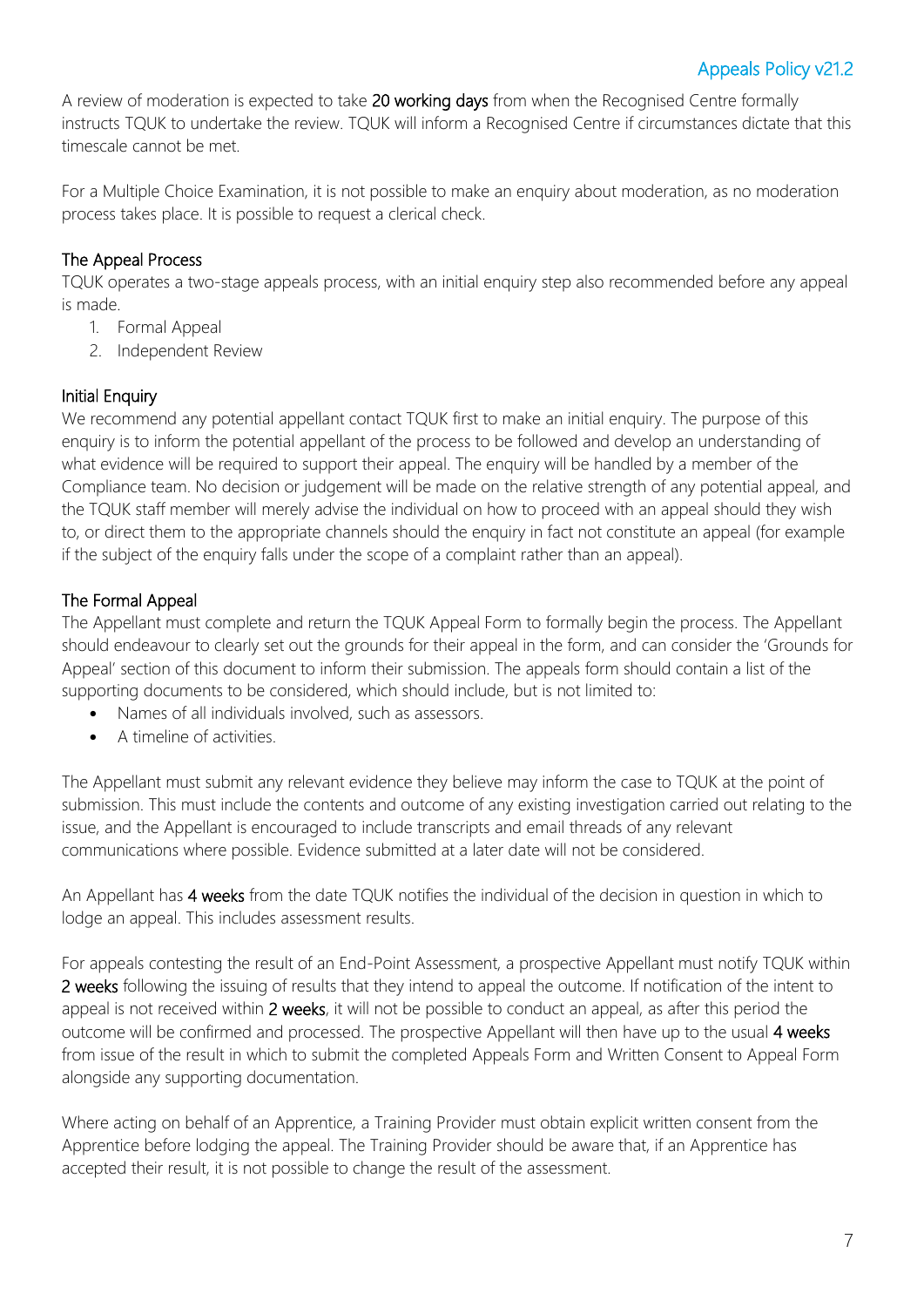TQUK will confirm receipt of the appeal within 2 working days. The formal appeal stage will take 20 working days from the day the appeal was received. This date will be communicated with the Appellant on receipt of the appeal.

The investigation into the appeal will be conducted by a suitably competent TQUK staff member who has had no prior involvement in any decisions or investigations relating to the decision in question.

If the appeal is in relation to an End-Point Assessment, it may be necessary for TQUK to conduct a reassessment of the component/s in question utilising a third party assessor of suitable competence not involved in the original assessment. If this action is necessary, and with the agreement of the Appellant, TQUK will charge the cost incurred for the re-assessment to the Appellant. Should the appeal be upheld, TQUK will refund this charge in full.

# Results of the Formal Appeal

Following the conclusion of the Formal Appeal, TQUK will notify the appellant of its decision to either:

- Uphold the appeal and amend the original decision in light of the new rationale/evidence being put forward and which has now been reviewed, or;
- Not-Uphold the appeal, confirming that TOUK stands by the original decision, and in doing so the rationale for making this decision, or;
- Not-Uphold the appeal, confirming that TQUK stands by the original decision, however, recognises that shortcomings have been identified in the processes and procedures which led to the decision being made.

Where a Learner or Apprentice has appealed in relation to a grade they have been awarded, they must accept that the final grade awarded following the appeals process may be lower than, higher than, or the same as the grade originally awarded.

TQUK will always attempt where possible to describe to the Appellant any next steps which can be taken by the Apprentice or Learner involved to achieve a satisfactory outcome.

TQUK requests that within 10 working days of receiving notification of the result of an appeal, an Appellant confirms to TQUK if they accept this decision or if they wish to proceed to TQUK's Independent Review process. If no response has been received from the Appellant within this time TQUK will consider the decision to have been accepted and the matter closed.

## The Independent Review

If an Appellant has received the results of an Appeal which has not been upheld and has genuine cause to believe that TQUK has not followed its Appeals Policy and procedure in determining the outcome of the Appeal, they may choose not to accept the result of the formal appeal, and instead proceed to an independent review stage.

To support this, the Appellant will be asked to detail the reasons why they believe TQUK did not follow its Appeals Policy and procedure, and come to a fair and valid judgement. TQUK will only progress an appeal to this stage if suitable grounds are provided.

If an Appellant chooses to proceed to an independent review, remedial steps suggested on conclusion of the formal appeal stage will not be applied. Once the independent review is complete, any remedial steps recommended by the independent review will be applied instead.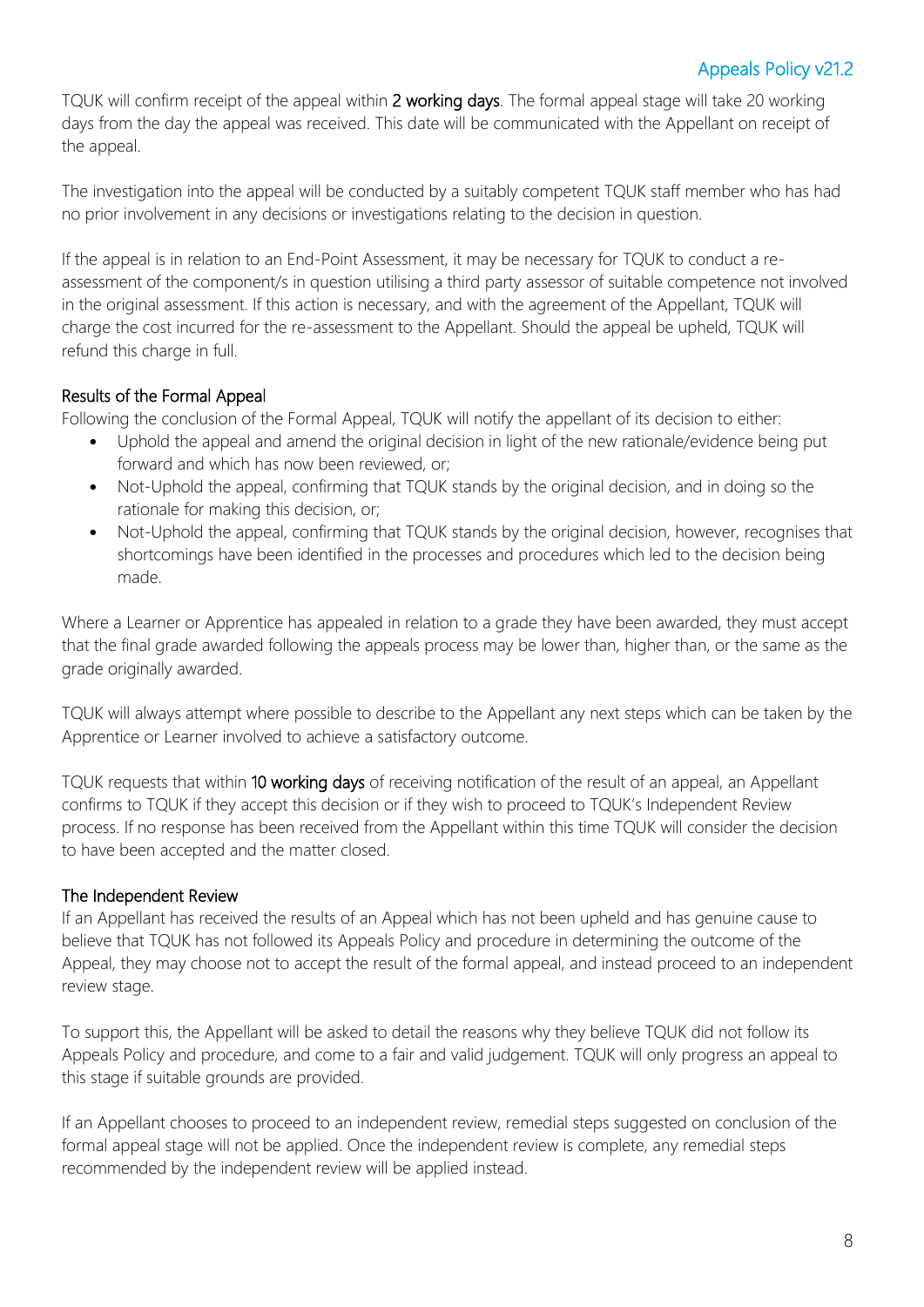# Appeals Policy v21.2

TQUK will appoint an independent reviewer to consider the case. The independent reviewer will be a person with the competence required to make a decision in relation to the appeal and will not have a personal interest in the outcome. As such, the independent reviewer will not be an employee of, an Assessor working for, or otherwise connected to TQUK.

The purpose of the independent review is to ascertain if TQUK has applied its appeals procedures fairly, appropriately and in line with its policies. In order for an appeal to be successful, the Appellant must prove on the balance of probability that TQUK has not acted in line with its appeals procedures in fairly arriving at a judgement.

The independent review would normally take the form of a desk-based review and include the opportunity for the reviewer to seek clarification on points raised by the Appellant.

The exact method of obtaining any clarification will be decided upon by TQUK in collaboration with the Appellant. For example where it is not practicable for all parties to conduct a face to face meeting, TQUK along with the Appellant and the independent reviewer may explore an appropriate technical solution to conducting the meeting remotely.

All of TQUK's records regarding the appeal will be made available to the reviewer.

It will not be possible for further materials to be submitted for consideration as part of the review by any party. Where any material could be considered confidential, TQUK will take any necessary steps to ensure compliance with data protection legislation.

In the event the independent review finds that TQUK has not followed its procedures properly and fairly, it will determine any remedial action to be taken. Any fees incurred for reassessment will be refunded in full. Irrespective of the outcome of the independent review, it may make recommendations to TQUK on any areas for improvement it has identified through the process and any measures that could be put into place to address these.

#### Further Avenues

If an Appellant continues to believe that processes have not been properly followed, a complaint may be made to the regulators. TQUK can provide advice on who to contact and which regulator is applicable to the case.

An Appellant who remains dissatisfied with the procedures and processes followed by TQUK in relation to a Regulated Qualification that is not an End-Point Assessment delivered by a Recognised Centre based in England can complain to Ofqual using the below contact details:

By Email to: public.enquiries@ofqual.gov.uk

By Letter to: Complaints - Ofqual Earlsdon Park 53-55 Butts Road Coventry CV1 3BH

An Appellant who remains dissatisfied with the procedures and processes followed by TQUK in relation to a Regulated Qualification that is not an End-Point Assessment delivered by a Recognised Centre based in